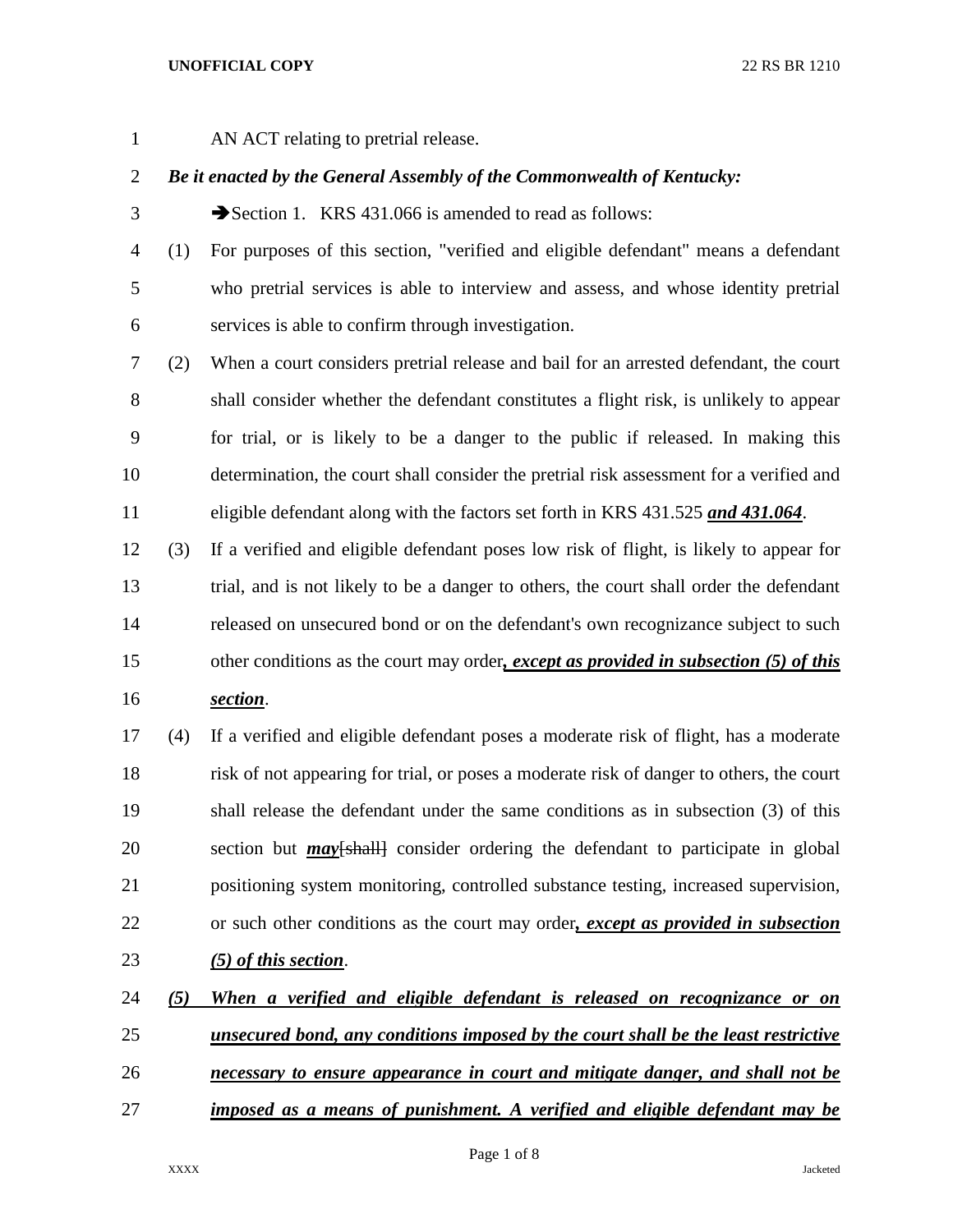| $\mathbf{1}$   |                                   | <u>ordered to participate in a global positioning system, monitoring, controlled</u>         |
|----------------|-----------------------------------|----------------------------------------------------------------------------------------------|
| $\overline{2}$ |                                   | substance testing, or home confinement only if no less-restrictive condition of              |
| 3              |                                   | release or combination of less-restrictive conditions of release would reasonably            |
| 4              |                                   | mitigate the risk of flight or danger to others.                                             |
| 5              | $\underline{(6)}[\overline{(5)}]$ | Except as provided in paragraph (b) of this subsection, regardless of the<br>(a)             |
| 6              |                                   | amount of the bail set, the court shall permit the defendant a credit of one                 |
| 7              |                                   | hundred dollars (\$100) per day as a payment toward the amount of the bail set               |
| 8              |                                   | for each day or portion of a day that the defendant remains in jail prior to trial.          |
| 9              |                                   | Upon the service of sufficient days in jail to have sufficient credit to satisfy             |
| 10             |                                   | the bail, the defendant shall be released from jail on the conditions specified              |
| 11             |                                   | in this section or in this chapter.                                                          |
| 12             | (b)                               | The provisions of paragraph (a) of this subsection shall not apply to:                       |
| 13             |                                   | Any person convicted of, pleading guilty to, or entering an Alford plea<br>1.                |
| 14             |                                   | to a felony offense under KRS Chapter 510, KRS 529.100 involving                             |
| 15             |                                   | commercial sexual activity, KRS 530.020, 530.064(1)(a), 531.310, or                          |
| 16             |                                   | 531.320, or who is a violent offender as defined in KRS 439.3401; or                         |
| 17             |                                   | 2.<br>A defendant who is found by the court to present a flight risk or to be a              |
| 18             |                                   | danger to others.                                                                            |
| 19             | (c)                               | For purposes of this subsection, "a day or portion of a day" means any time                  |
| 20             |                                   | spent in a detention facility following booking.                                             |
| 21             | (d)                               | A defendant shall not earn credit pursuant to paragraph (a) of this subsection               |
| 22             |                                   | while also earning credit pursuant to KRS 534.070.                                           |
| 23             | $(7)$ [(6)]                       | If a court determines that a defendant shall not be released pursuant to                     |
| 24             |                                   | subsection $(6)$ { $(5)$ } of this section, the court shall document the reasons for denying |
| 25             |                                   | the release in a written order.                                                              |
| 26             | (8)(7)                            | The jailer shall be responsible for tracking the credit earned by a defendant                |
| 27             |                                   | pursuant to subsection $(6)(5)$ of this section.                                             |

Page 2 of 8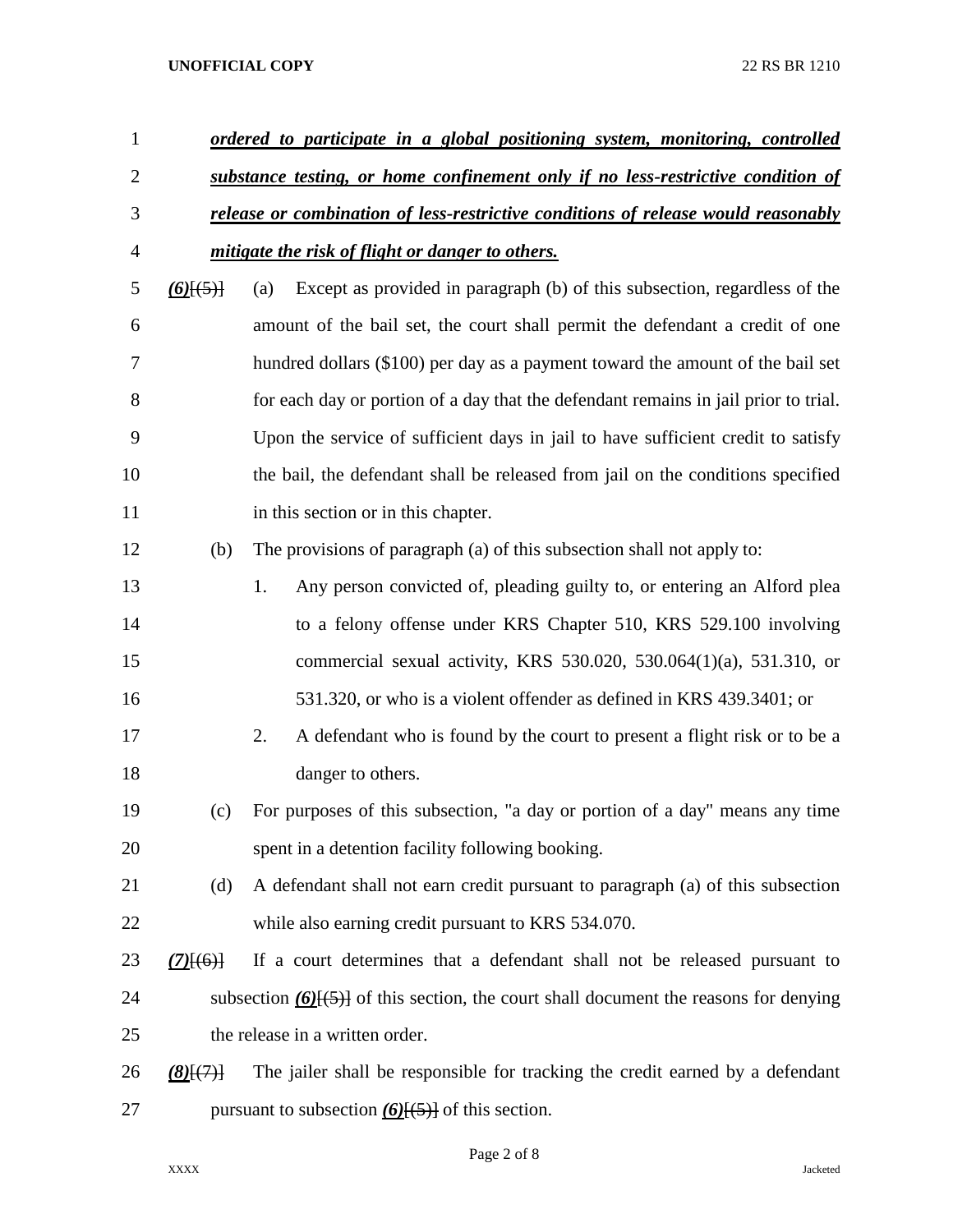| 1              | Notwithstanding any other provision of law, any person who is denied pretrial<br>(9)      |
|----------------|-------------------------------------------------------------------------------------------|
| $\overline{2}$ | release, or who remains in detention because he or she is unable to meet the              |
| 3              | conditions of pretrial release shall, unless waived by the defendant, have his or         |
| 4              | her case tried:                                                                           |
| 5              | If a felony offense, within one hundred eighty (180) days of his or her first<br>(a)      |
| 6              | appearance in the court in which he or she will be tried; or                              |
| 7              | If a misdemeanor offense, within ninety (90) days of his or her first<br>(b)              |
| 8              | appearance in the court in which he or she will be tried.                                 |
| 9              | (10) If a person who remains in detention because he or she is unable to meet the         |
| 10             | conditions of pretrial release is not brought to trial within the time frame              |
| 11             | established in subsection (9), he or she shall be released unless, on motion of the       |
| 12             | prosecutor, the court finds by clear and convincing evidence that he or she poses         |
| 13             | a particularized risk of imminent serious physical harm to a reasonably                   |
| 14             | <i>identifiable person or persons other than himself or herself, such that no</i>         |
| 15             | nonfinancial conditions or combination of conditions of release will reasonably           |
| 16             | <i>address that risk.</i>                                                                 |
| 17             | The time periods established in subsection (9) of this section may be extended,<br>(11)   |
| 18             | upon motion by the prosecution or the defense and good cause found by the                 |
| 19             | Court. The Court shall establish a revised time frame and shall state on the              |
| 20             | record the reasons for extending the time period.                                         |
| 21             | The following time periods shall be excluded in computing the time periods<br>(12)        |
| 22             | established in subsection (9) of this section:                                            |
| 23             | <b>Prior to August 1, 2026, each day of delay resulting from the processing of</b><br>(a) |
| 24             | evidence by the Kentucky State Police forensic laboratory when the testing                |
| 25             | and analysis would yield evidence of probative value that the defendant is a              |
| 26             | risk to a reasonably identifiable person or persons other than himself or                 |
| 27             | herself; and                                                                              |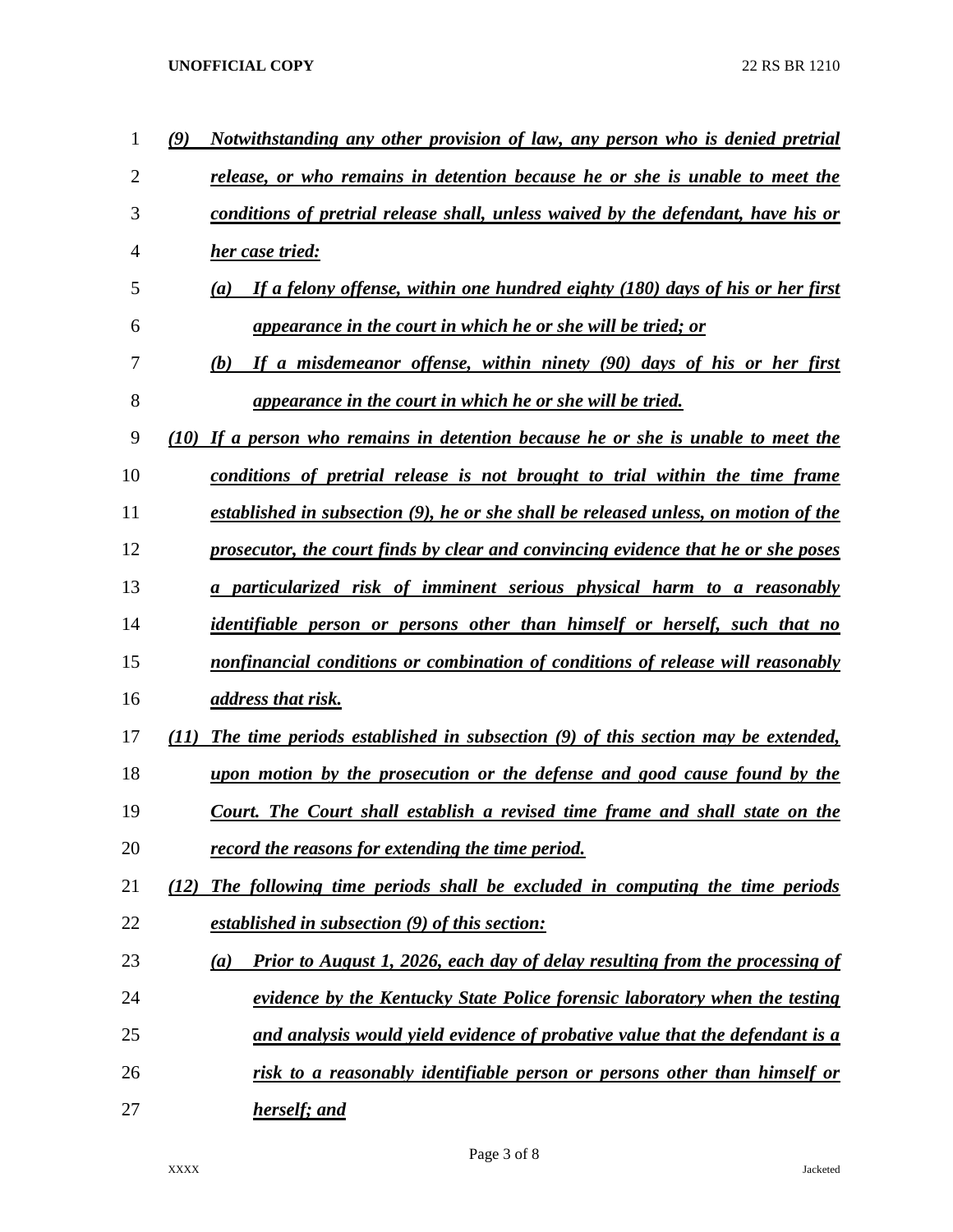| $\mathbf{1}$   | The time resulting from an examination and hearing on competency and<br>(b)                 |     |                                                                                        |  |
|----------------|---------------------------------------------------------------------------------------------|-----|----------------------------------------------------------------------------------------|--|
| $\overline{2}$ | the period during which the defendant is incompetent to stand trial.                        |     |                                                                                        |  |
| 3              | Section 2. KRS 431.520 is amended to read as follows:                                       |     |                                                                                        |  |
| 4              | Any person charged with an offense shall be ordered released by a court of competent        |     |                                                                                        |  |
| 5              | jurisdiction pending trial on his personal recognizance or upon the execution of an         |     |                                                                                        |  |
| 6              | unsecured bail bond in an amount set by the court or as fixed by the Supreme Court as       |     |                                                                                        |  |
| $\tau$         | provided by KRS 431.540, unless the court determines in the exercise of its discretion      |     |                                                                                        |  |
| 8              | that such a release will not reasonably assure the appearance of the person as required, or |     |                                                                                        |  |
| 9              | the court determines the person is a flight risk or a danger to others. When such a         |     |                                                                                        |  |
| 10             | determination is made, the court shall, either in lieu of or in addition to the above       |     |                                                                                        |  |
| 11             | methods of release, impose any of the following conditions of release:                      |     |                                                                                        |  |
| 12             | (1)                                                                                         |     | Place the person in the custody of a designated person or organization agreeing to     |  |
| 13             |                                                                                             |     | supervise him <i>or her</i> ;                                                          |  |
| 14             | (2)                                                                                         |     | Place restrictions on the travel, association, or place of abode of the person during  |  |
| 15             | the period of release;                                                                      |     |                                                                                        |  |
| 16             | (3)                                                                                         |     | Require the execution of a bail bond:                                                  |  |
| 17             |                                                                                             | (a) | With sufficient personal surety or sureties acceptable to the court; in                |  |
| 18             |                                                                                             |     | determining the sufficiency of such surety or sureties, the court shall consider       |  |
| 19             |                                                                                             |     | his or her character, his or her place of residence, his or her relationship with      |  |
| 20             |                                                                                             |     | the defendant, and his <i>or her</i> financial and employment circumstances; or        |  |
| 21             |                                                                                             | (b) | With the ten percent (10%) deposit as provided in KRS 431.530; provided                |  |
| 22             |                                                                                             |     | that if the defendant is permitted to earn credit toward bail pursuant to KRS          |  |
| 23             |                                                                                             |     | $431.066$ , that credit shall be applied to the ten percent $(10\%)$ deposit; or       |  |
| 24             |                                                                                             | (c) | With the deposit of cash equal to the amount of the bond or in lieu thereof            |  |
| 25             |                                                                                             |     | acceptable security as provided in KRS 431.535;                                        |  |
| 26             | (4)                                                                                         |     | If the court orders a defendant charged with any offense to be released on             |  |
| 27             |                                                                                             |     | <u>recognizance or unsecured bond, impose certain conditions of release, except as</u> |  |

Page 4 of 8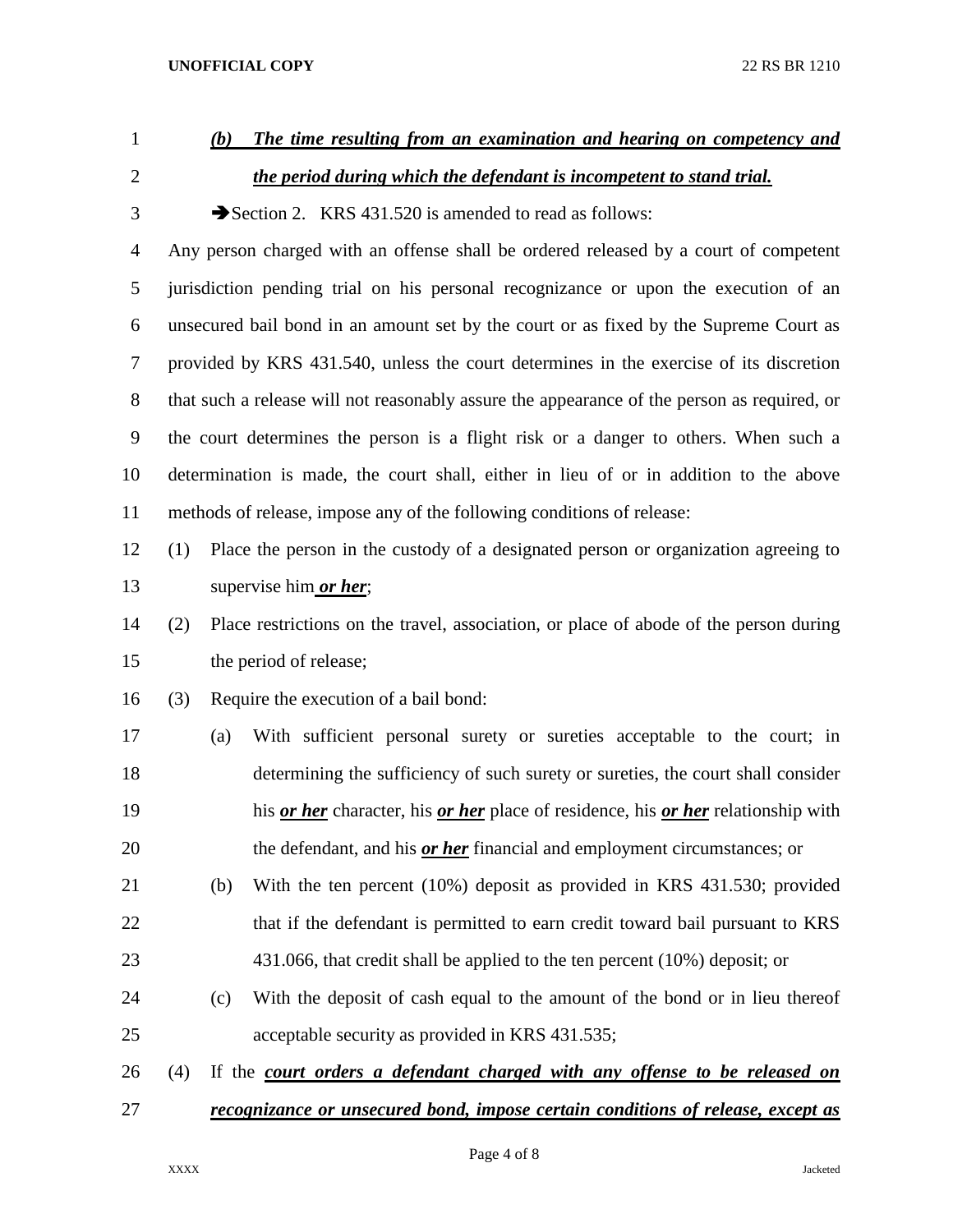- 1 *provided in subsection (8) of this section, including* [person's record indicates a history of controlled substance or alcohol abuse]:
- (a) Order the person to submit to periodic testing for use of controlled substances or alcohol and pay a reasonable fee, not to exceed the actual cost of the test and analysis, as determined by the court with the fee to be collected by the circuit clerk, held in an agency account, and disbursed, on court order, solely to the agency or agencies responsible for testing and analysis as compensation for the cost of the testing and analysis performed under this subsection. If the 9 person is declared indigent, the testing fee *shall*[may] be waived by the court. The Administrative Office of the Courts shall establish pilot projects to implement the provisions of this subsection; or
- (b) Order the person to use an alcohol monitoring device, as defined in KRS 431.068. All costs associated with the device, including administrative and operating costs, shall be paid by the defendant. If the court determines that the defendant is indigent, and a person, county, or other organization has not agreed to pay the costs for the defendant in an attempt to reduce incarceration expenses and increase public safety, the court shall *waive the costs or* consider other conditions of release provided for in this section;
- (5) (a) During all or part of a person's period of release pursuant to this section, order the person to participate in a global positioning monitoring system program operated by a county pursuant to KRS 67.372 and 67.374 under the same terms and conditions provided under KRS 431.517*, except as provided in subsection (8) of this section*.
- (b) If the person is charged with a sex crime as defined in KRS 17.500, consider requiring that he or she be monitored electronically, and shall consider requiring the person be subject to home incarceration*, except as provided in subsection (8) of this section*;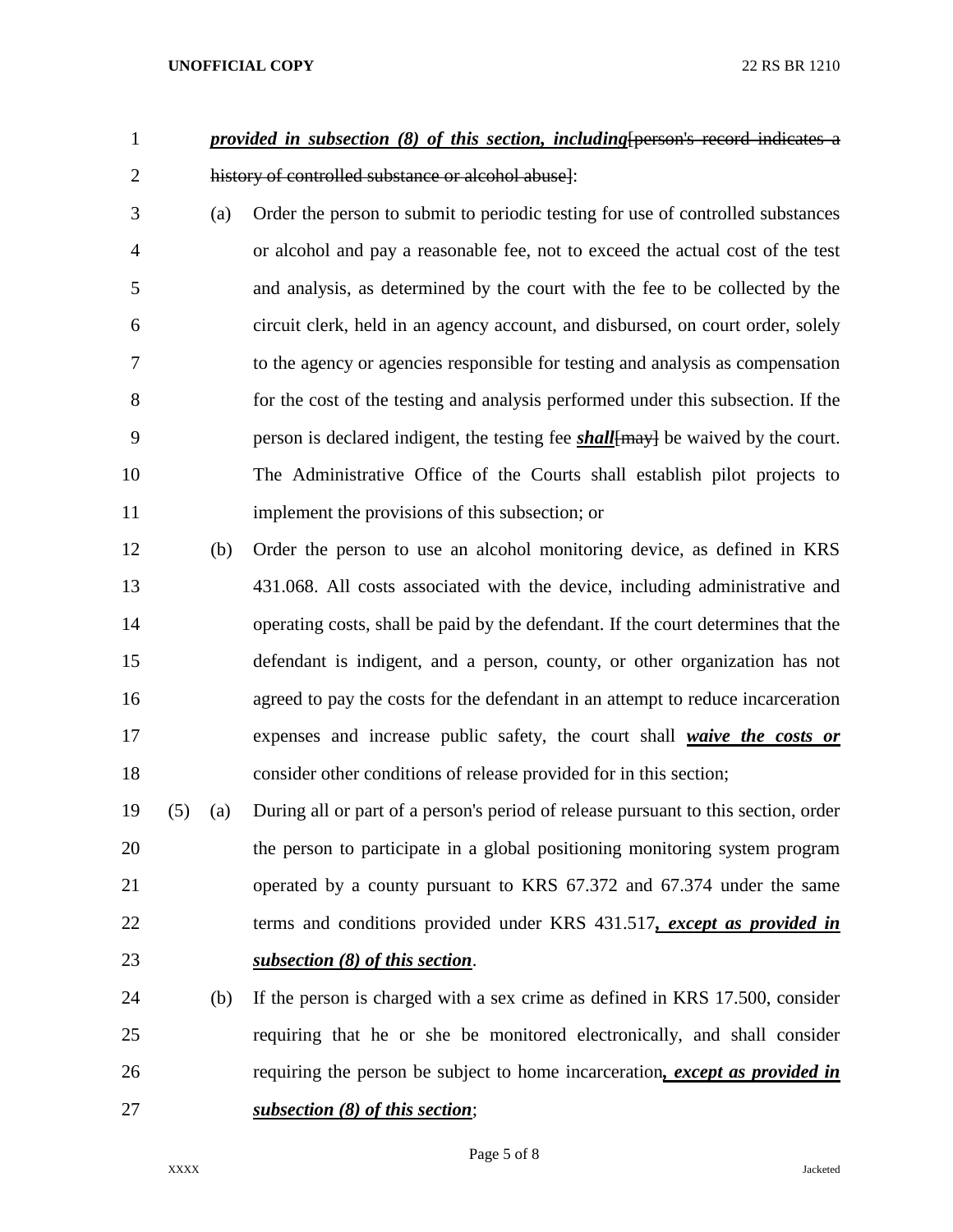(6) Impose any other condition deemed reasonably necessary to assure appearance as required, including a condition requiring that the person return to custody after specified hours;

- (7) A court authorizing the release of a person pursuant to this section shall cause the issuance of an appropriate order containing a statement of the conditions imposed, if any, shall cause such person to be informed of the penalties applicable to violations of the conditions of his release, and shall cause him *or her* to be informed that a warrant for his *or her* arrest will be issued immediately upon any such violation;
- (8) *Any conditions imposed by the court shall be the least restrictive necessary to*
- *ensure appearance in court and mitigate danger, and shall not be imposed as a means of punishment. A verified and eligible defendant may be ordered to participate in global positioning system monitoring, periodic testing for use of controlled substances or alcohol, or home confinement only if no less-restrictive condition of release or combination of less-restrictive conditions of release would reasonably mitigate the risk of flight or danger to others.*
- *(9)* A person for whom conditions of release are imposed and who after twenty-four (24) hours from the time of the imposition of said conditions continues to be detained as a result of his inability to meet the conditions of release shall, upon written application or upon the court's own motion, be entitled to have the conditions reviewed by the court which imposed them. A person who is ordered released on a condition which requires that he *or she* return to custody after specified hours shall, upon written application or upon the court's own motion, be entitled to a review by the court which imposed the condition; or
- *(10)*[(9)] If at any time following release of a defendant and before he *or she* is required to appear for trial, the court is advised of a material change in the defendant's circumstances or that he *or she* has not complied with all conditions imposed upon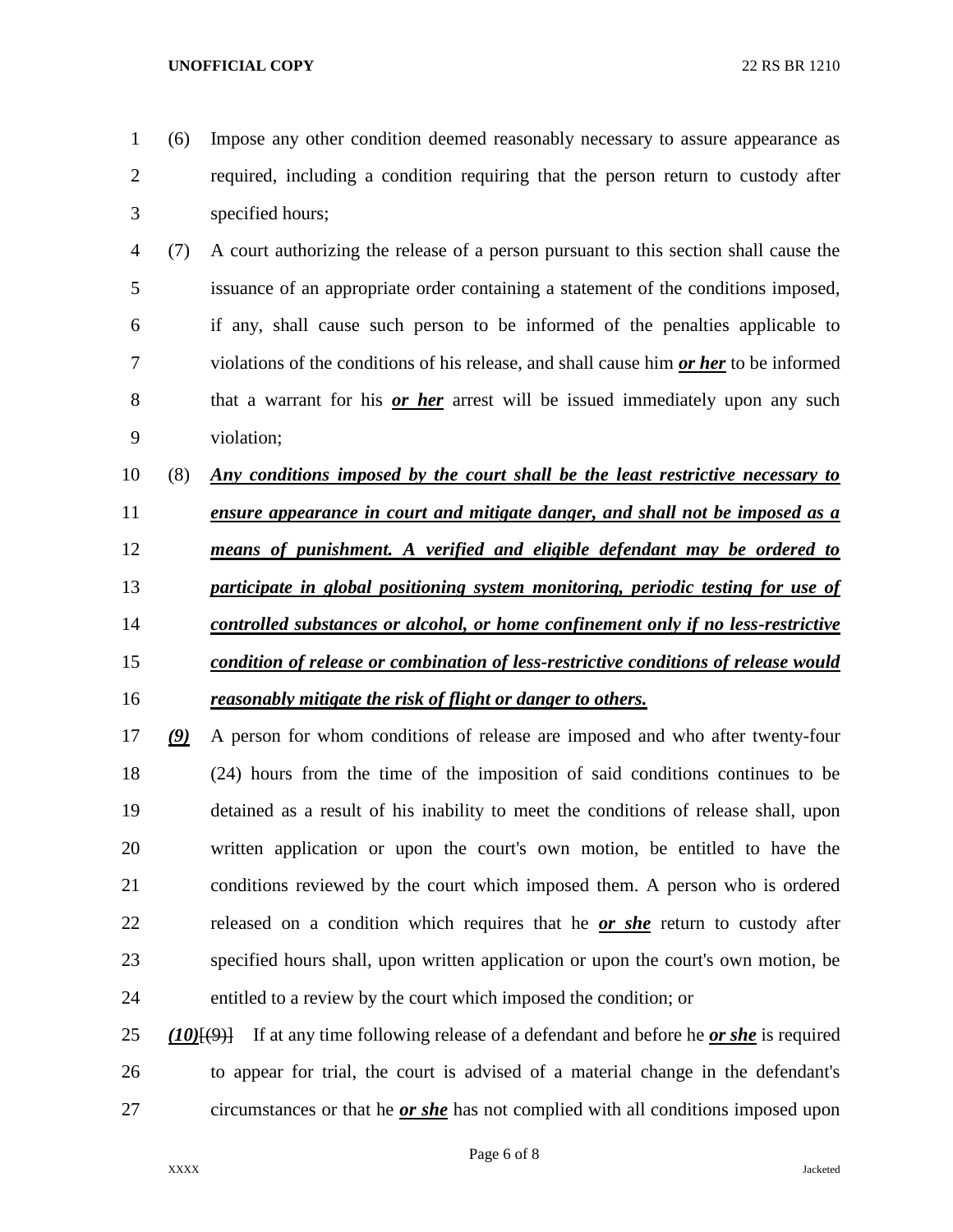- 1 his release, the court having jurisdiction may:
- (a) Order the arrest of the defendant;
- (b) Enter an order requiring the defendant, his *or her* surety or sureties to appear and show cause why the bail bond should not be forfeited or the conditions of his release be changed; or
- (c) Both.

7 A copy of *the*[said] order shall be served upon the defendant, his *or her* surety or sureties. If the defendant fails to appear before the court as ordered or if, after hearing, the court finds the conditions of release have not been complied with, the court may change the conditions imposed or forfeit the bail bond or any portion thereof and enter a judgment for the Commonwealth against the defendant and his *or her* surety or sureties for the amount of the bail bond or any portion thereof and cost of the proceedings.

- *(11) Notwithstanding any other provision of the Kentucky Revised Statutes, any*
- *person who is denied pretrial release, or who remains in detention because he or*
- *she is unable to meet the conditions of pretrial release shall, unless waived by the*
- *defendant, have his or her case tried:*
- *(a) If a felony offense, within one hundred eighty (180) days of his or her first appearance in the court in which he or she will be tried; or*
- *(b) If a misdemeanor offense, within ninety (90) days of his or her first appearance in the court in which he or she will be tried.*
- *(12) If a person who remains in detention because he or she is unable to meet the*
- *conditions of pretrial release is not brought to trial within the time frame*
- *established in subsection (11), he or she shall be released unless, on motion of the*
- *prosecutor, the court finds by clear and convincing evidence that he or she poses*
- *a particularized risk of imminent serious physical harm to a reasonably*
- *identifiable person or persons, other than him or herself, such that no*